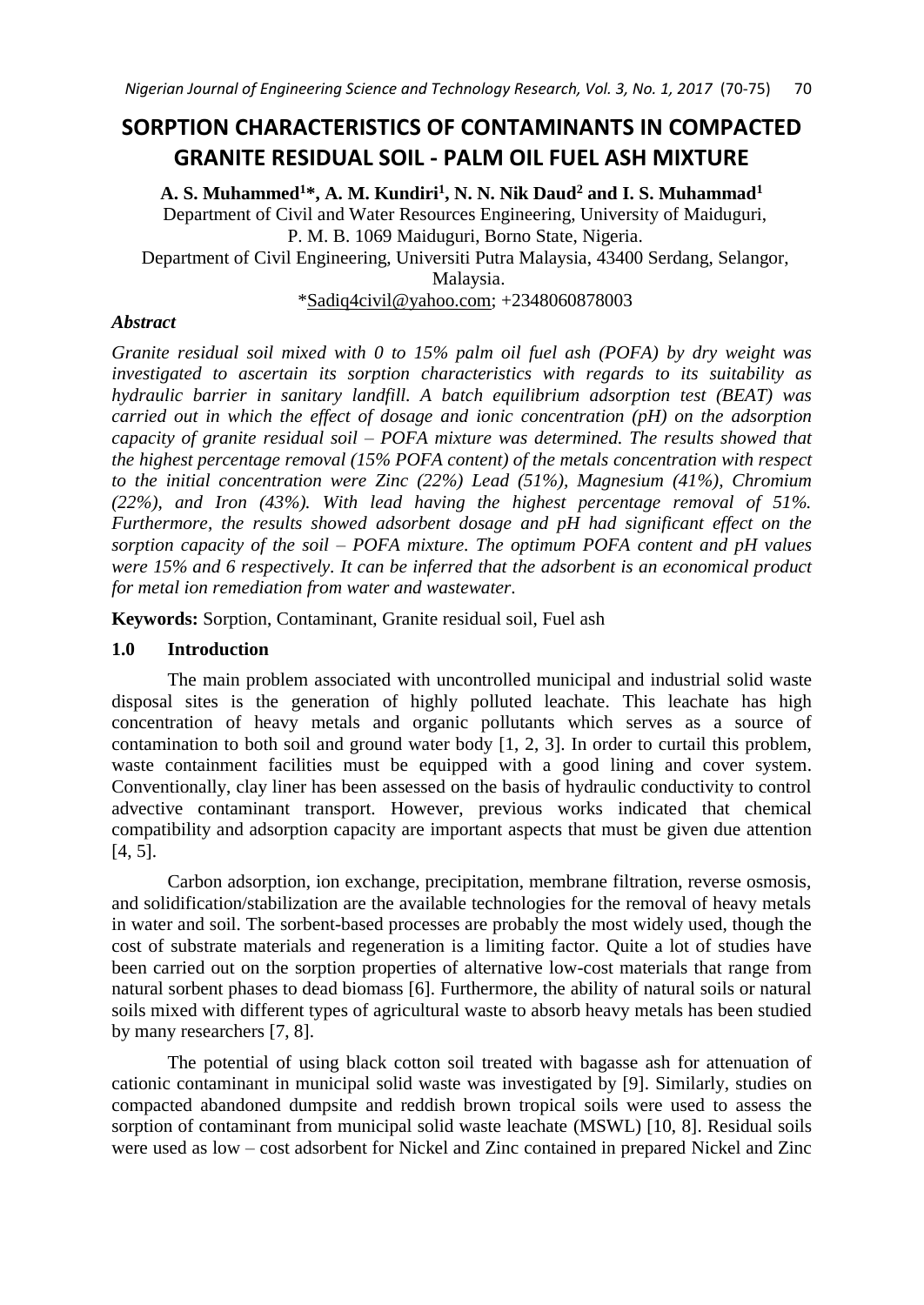aqueous stock solution [11]. In both researches, the batch studies were used to check the sorption of heavy metals present in various solutions.

Both the Granite residual soil and Palm oil Fuel ash intended for this study are abundantly available in Malaysia, for barrier application. Tropical residual soils are formed in tropical areas, physically defined as the zone contained between  $20^{\circ}$  N (Tropic of Cancer) and  $20^{\circ}$  S (Tropic of Capricorn) of the equator, which includes Malaysia [12]. Three – quarter of the land area of Peninsular Malaysia is covered by residual soils [13]. One of the by-products of the palm oil industry is the palm oil fuel ash (POFA) which is produced from the burning of palm fibre, shells and empty fruit bunches in a boiler at a temperature of  $800 - 1000^{\circ}C$  to produce steam. The steam produced serves as source of energy used in turning of turbines to supply electricity during the milling operation [14, 15]. The objective of this study is to investigate the adsorption capacity of granite residual soil mixed at varying proportions of POFA for the purpose of hydraulic barrier in landfill application.

## **2.0 MATERIALS AND METHODS**

#### *2.1 Materials*

The granite residual soil used in this study was obtained from Hulu Langat, located in Selangor State of Malaysia (coordinates of 30 7' 0" N 1010 49' 1"). The soil was collected at a depth of 1.5m and preserved in plastic bags to prevent loss of moisture content. This soil sample was then transported to the laboratory for subsequent tests. The palm oil fuel ash (POFA) sample for this study was obtained from Southern Malay Oil Palm factory in Johor, Malaysia. The POFA samples were oven dried for 24 hours at a temperature of 1100  $^0C$  to remove the moisture in it. It was then sieved through 300μm sieve size then kept in plastic bags.

The landfill leachate used in this study was collected from Jeram landfill sanitary, located in Kuala Selangor, Malaysia located at Lot No. 1595, 2958, 2959 in Jeram Town, Kuala Selangor District**.** The landfill leachate sample was collected directly from the pipes connected to the equalization lagoon and taken to the cold room in the laboratory for proper storage.

## *2.2 Methods*

#### **2.2.1 Batch Equilibrium Adsorption Tests**

Batch equilibrium adsorption tests (BEATs) were performed on the soil samples and the leachate to quantify the potential adsorption of some specified cations namely, Pb, Cr, Mn, Fe and Zn. The granite residual soil was mixed with 5, 10 and 15% palm oil fuel ash by dry weight of the soil as the adsorbent. The test was carried out according to the procedure described by [16]. The 1:4 ratio was maintained by adding 50g of soil – POFA mixture and 200g of solution (leachate) into a conical flask and the mixtures were placed in a table shaker (HS 500 Janke and Kunker, Ika-Werk) at a speed of 30 hub/min. After shaking, samples were centrifuged at 50 RPM for 10 minutes before obtaining the supernatant into plastic bottle. The solutions were analyzed using UNICAM 969 Atomic Absorption Spectrophotometer (AAS). The amount of adsorption at equilibrium  $q_e$  (mg/g) was then calculated using eq.1.

$$
q_e = \frac{(C_o - C_e)}{m}V\tag{1}
$$

Where,  $C_0$  and  $C_0$  (mg/l) are the initial and equilibrium concentration of metal ion solution,

**V** is the volume of the solution in litres and

**m** is the amount of mass of dry adsorbent used (g).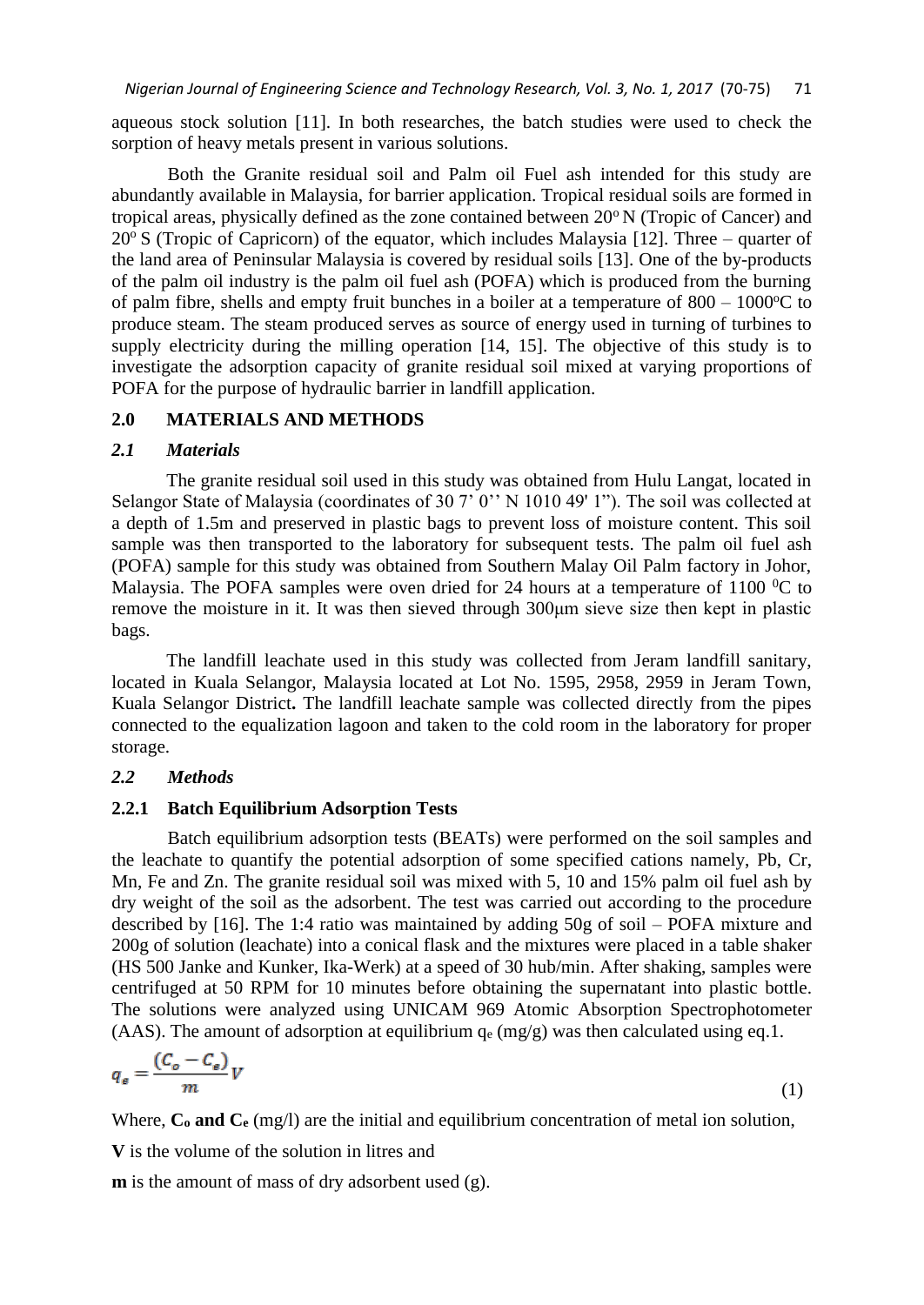Similarly, the percentage adsorption was determined using eq.2.

$$
\% \text{Asorption} = \frac{(C_o - C_e)}{C_o} \times 100 \tag{2}
$$

Where,  $C_0$  and  $C_e$  (mg/l) are the initial and equilibrium concentrations of metal ion solution. The modified moulds used in the centrifuge are presented in plate 1.



Plate1: Modified moulds used in the centrifuge

#### **3.0 Result and Discussion**

## **3.1 Effect of adsorbent dose (POFA) on the amount of metal ion absorbed and Removal Rate**

The amount of POFA used to absorb the various metal ions such as Pb, Cr, Mn, Fe and Zn was varied from 5, 10 and 15% POFA by dry weight of the soil. The results of the relationship between adsorbent dosage (POFA), metal ion absorbed and removal rate with respect to the initial concentration are shown in Fig 1 (a) and (b)



Fig. 1: (a) Variation of absorbed metal ion with Adsorbent Dose (POFA) (b) Variation of Removal rate with Adsorbent Dose (POFA).

It could be seen from Fig.1 (a) that the amount of adsorption of the various metal ion is directly proportional to adsorbent (POFA) dosage. The more the amount of adsorbent content (POFA) used, the higher the uptake of various metal ions. Manganese ion had the highest initial concentration of 18.23mg/l, the amount adsorbed increased from 22.92mg/g at 0% POFA content to 30.320 mg/g at 15% POFA. Similarly, Zinc ion had an initial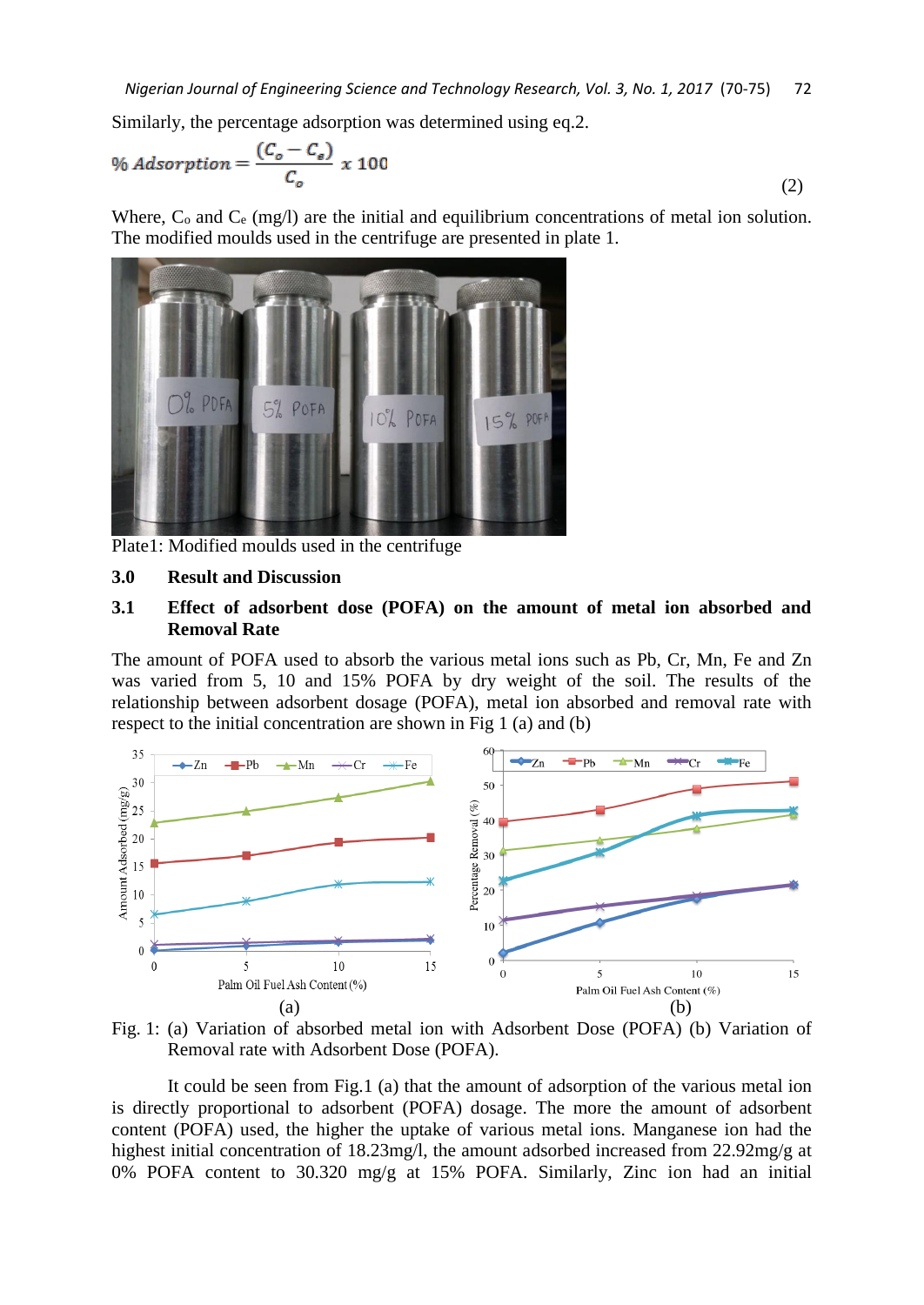concentration of 2.23mg/l, but the amount adsorbed increased from 0.2mg/g at 0% POFA content to 2.0 mg/g at 15% POFA content. The reason for such behaviour may be attributed to greater surface area and large number of vacant bio sorption sites thus favouring greater amount of metal ion in the leachate solution [17, 18]. The adsorbent dosage (POFA) plays an important role in achieving metal ion removal, as increased dosage leads to higher adsorption capacity. Similar findings were reported by [19]. Similarly, Fig 1(b) shows that the highest percentage removal (15% POFA content) of the metals concentration with respect to the initial concentration was Zinc (22%) Lead (51%), Magnesium (41%), Chromium (22%), and Iron (43%).

## **3.2 Effect of pH on the percentage removal rate of different metals ions**

The ionic concentration (pH) of the solution has a significant impact on the uptake of heavy metals, due to the surface charge of the adsorbent, degree of ionization and speciation of the adsorbent [20]**.** The effects of pH on metal ions adsorption have indicated that pH of solution exerts a great effect on uptake of metal ions [21, 22]. In order to establish the effect of pH on the bio sorption of the heavy metals, the highest adsorbent dosage (15% POFA) was used at a pH of 2-10 as depicted in Fig. 2.



Fig. 2: Variation of percentage removal with pH

It was observed that the percentage removal was relatively lesser at low pH value. However, there was an increase in percentage removal with rise in pH value, especially at pH of 6, which showed the optimal removal rate for all the metal ions tested except for chromium ion. This was similar to the findings of other researchers such as [23, 24]. This increase may be associated with the presence of negative charge on the surface of the adsorbent that may be responsible for metal binding.

However, as the pH is lowered, the hydrogen ions compete with the metal ions for the sorption sites in the sorbent; the overall surface charge on the adsorbent becomes positive and hides the binding of positively charged metal ions [23].

## **4.0 Conclusion**

This study showed that granite residual soil mixed with POFA is an effective adsorbent for the removal of heavy metals from leachate. It was found out that the more the amount of adsorbent content (POFA) used, the higher the uptake of various metal ions. It was also observed that pH influenced metal ion removal very high, and was more noticeable at pH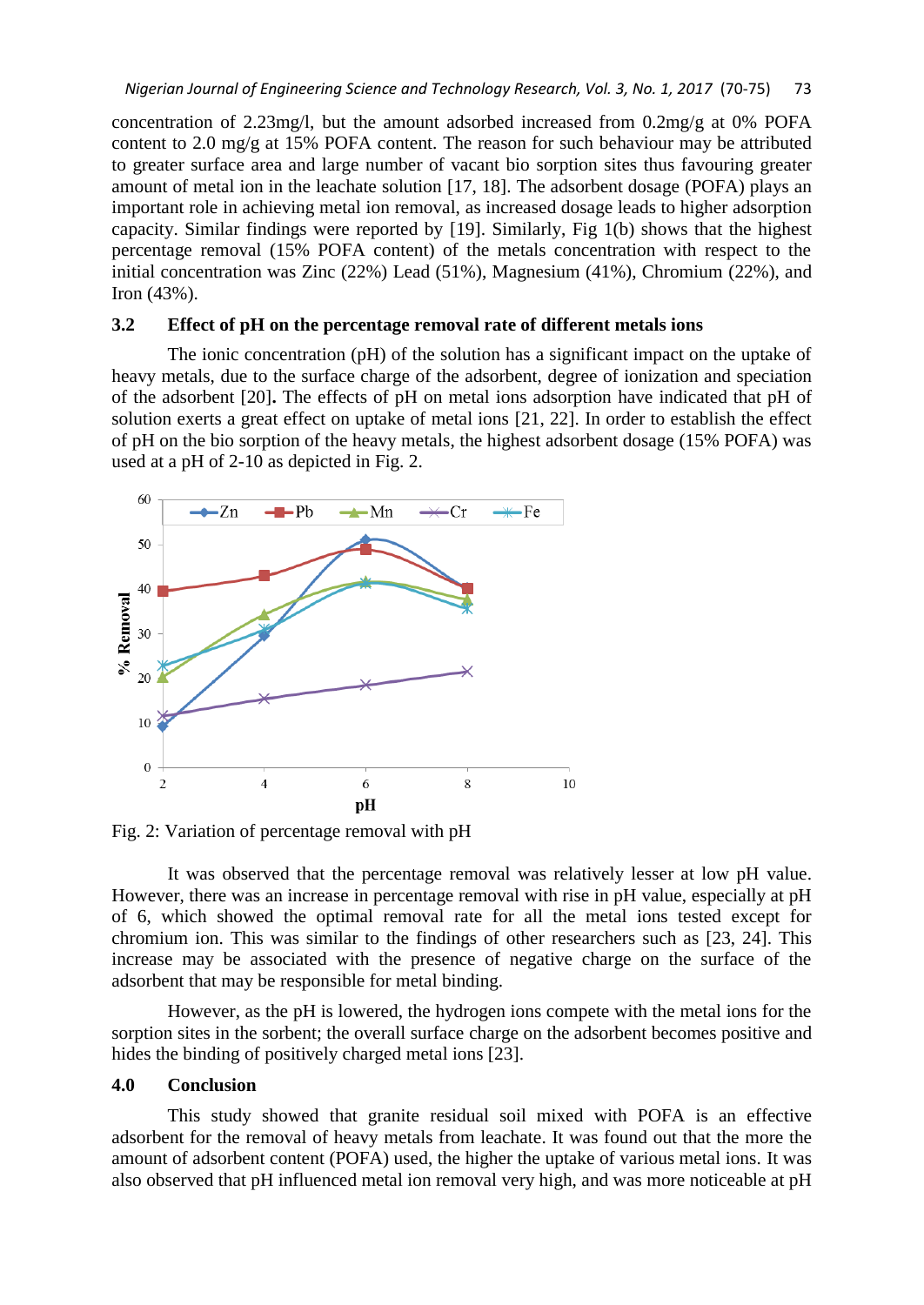values of 6 which gave the optimal percentage removal. It could be inferred that the adsorbents having very low economic value may be effectively used for the removal of heavy metals from waste containment facilities for environmental protection purpose.

## **References**

- 1. Kjeldsen, P., Barlaz, M. A., Rooker, A. P., Baun, A., Ledin, A. and Christensen, T. H. (2002). Present and long-term composition of MSW landfill leachate: a review. *Critical Reviews in Environmental Science and Technology*, *32(4), 297–336.*
- 2. Chen, Y. M. and Zhan, T. L. (2010). Environmental geotechnics related to landfills of municipal solid wastes. In *Advances in Environmental Geotechnics* Springer, 132– 152
- 3. Raghab, S. M., Abd El Meguid, A. M. and Hegazi, H. A. (2013). Treatment of leachate from municipal solid waste landfill. *HBRC Journal*, *9*(2), 187–192.
- 4. Qian, X., Koerner, R. M. and Gray, D. H. (2002). Geotechnical aspects of landfill design and construction, Prentice Hall New Jersey.
- 5. Rowe, R. K., Quigley, R. M., Brachman, R. W., Booker, J. R. and Brachman, R. (2004). *Barrier systems for waste disposal facilities.* E & FN Spon, Taylor and Francis Books Ltd. p.587**.**
- 6. Bailey, S. E., Olin, T. J., Bricka, R. M. and Adrian, D. D. (1999). A review of potentially low-cost sorbents for heavy metals. *Water Research*, *33*(11), 2469–2479.
- 7. Osinubi, K. J. and Eberemu, A. O. (2009). Compatibility and Attenuative Properties of Blast Furnace Slag Treated Laterite. *The Journal of Solid Waste Technology and Management, 35(1), 7–16.*
- 8. Bello, A. A. and Osinubi, K. J. (2011). Attenuative Capacity of Compacted Abandoned Dumpsite Soils. *Electronic Journal of Geotechnical Engineering*, *16*. Bundle A, 2011, pp. 71 – 91.
- 9. Ijimdiya, T. S. and Osinubi, K. J. (2011). Attenuative capacity of compacted black cotton soil treated with bagasse ash. *Electronic Journal of Geotechnical Engineering*, *16*, 419–429.
- 10. Bello, A. A. and Osinubi, K. J. (2010). Attenuative Capacity of Compacted Three Reddish Brown Tropical Soils. Continental Journal of Engineering Sciences. 5(2): 39 – 54.
- 11. Zuhairi, W. W., & Krishna, S. (2014). Adsorption of nickel and zinc by residual soils. *American Journal of Environmental Sciences*, *10*(6), 523.
- 12. Ahmad, F., Yahay, A. S. and Farooqi, M. A. (2006). Characterization and geotechnical properties of Penang residual soils with emphasis on landslides. *American Journal of Environmental Sciences*, *2*(4), 121.
- 13. Taha, M. R. and Kabir, M. H. (2003). Sedimentary residual soils as a hydraulic barrier in waste containment systems. In *Second 'International Conference on Advances in Soft Soil Engineering Technology, Putrajaya, Malaysia* (pp. 895–904).
- 14. Abdullah, K., Hussin, M. W., Zakaria, F., Muhamad, R. and Abdul Hamid, Z. (2006). POFA: A potential partial cement replacement material in aerated concrete. Retrieved from http://eprints.utm.my/377/